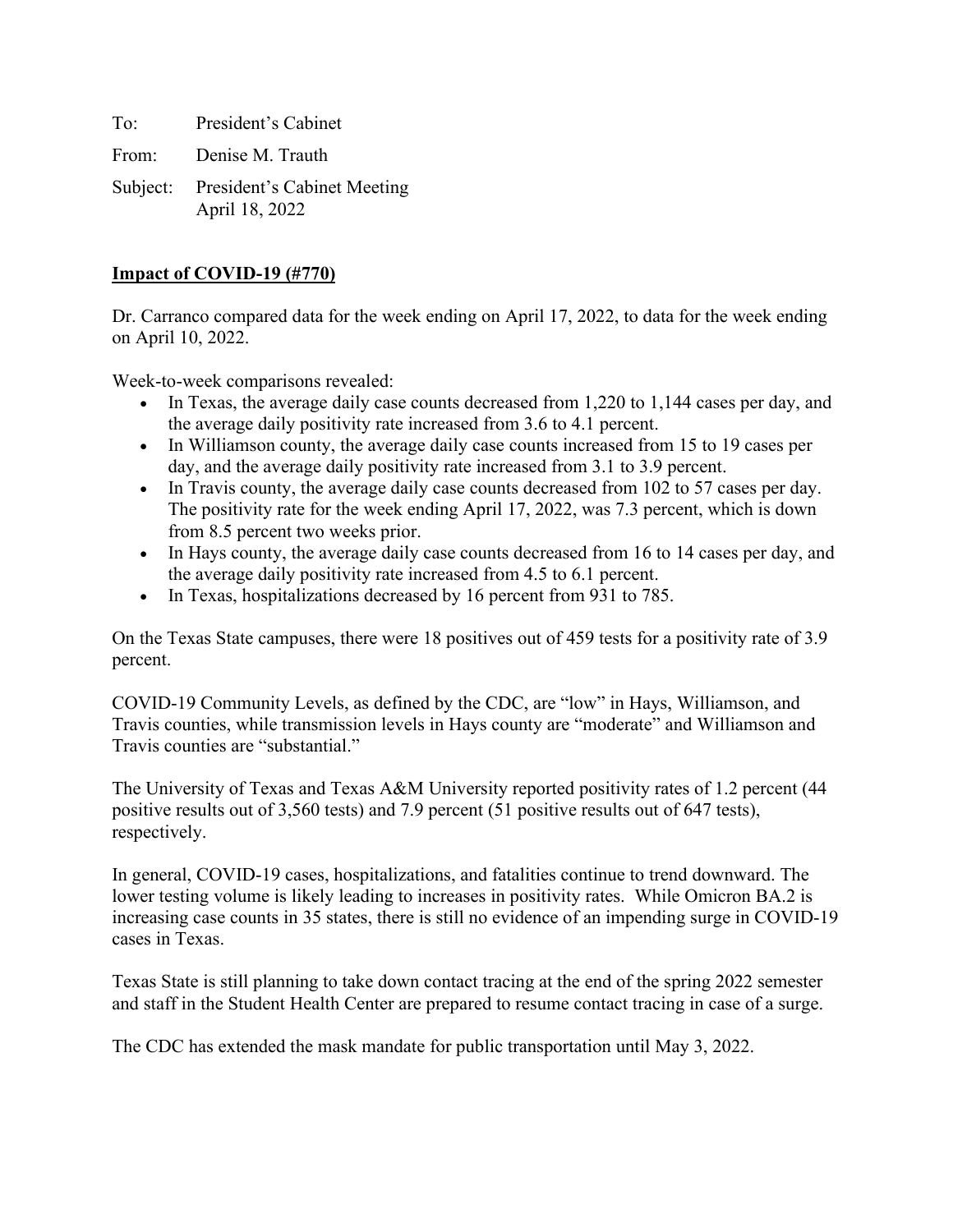Curative has signed an agreement with Texas State to continue testing on the San Marcos Campus through December 2022. It is unknown at this time whether MD Diagnostic Labs will continue on-campus testing beyond the end of spring 2022.

### **August 2023 Calendar**

Provost Bourgeois discussed the August 2023 calendar. Bobcat Welcome Week and Residence Hall Move-In are tentatively scheduled for the week of August 13, 2023. President's Cabinet members approved the calendar with the understanding that it might need to be changed depending on when The TSUS Board of Regents August 2023 meeting is scheduled.

# **McNair Proposal**

Dr. Lloyd discussed the Ronald E. McNair Postbaccalaureate Achievement Program proposal and asked for support from the divisions of Academic Affairs, Information Technology, University Advancement, and University Administration. President Trauth lauded the efforts of the writing team and discussed how the McNair program will complete Texas State's TRIO portfolio, providing services to students ranging from middle school to terminal degree completion.

#### **Sole Finalist for the Next University President**

President's Cabinet members debriefed Dr. Kelly Damphousse's visit. Mr. Algoe is working closely with Dr. and Mrs. Damphousse on renovating the new President's House and will facilitate their onboarding once Dr. Damphousse is confirmed as Texas State's next president.

Ms. Pantlik reviewed the communication plan in preparation for Dr. Damphousse's confirmation on April 21, 2022.

Dr. Damphousse will attend orientation at The TSUS Office on May 2, 2022, and a video is being produced as part of the communication plan.

Dr. Damphousse is expected to return in May 2022 to continue the transition process.

Dr. Trauth reported that Chancellor McCall will appoint Dr. Damphousse with tenure in the Department of Sociology.

#### **President's Update (#556)**

President Trauth announced that President's Cabinet members will celebrate Dr. Breier's retirement on May 6, 2022.